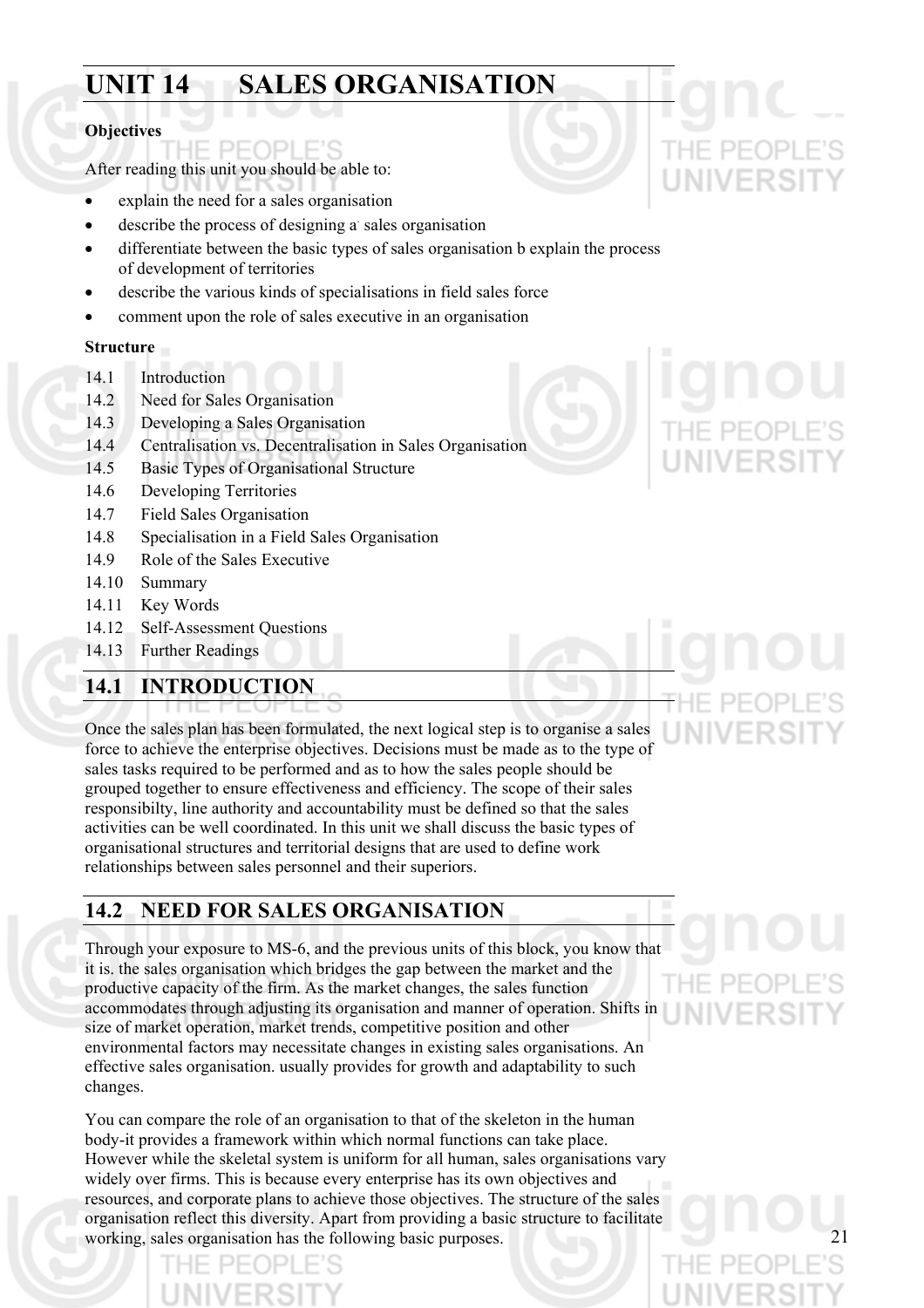#### **Defines lines of authority**

Any sound sales organisation defines the relationships between people in the organisation in terms of authority responsibility and accountability. It is important to define and identify the flow of authority, indicate where responsibility lies, specify who is to be held accountable and to whom. You are already familiar with the concept of line and staff authority. The organisation of the sales department should enable the sales personnel to identify whether their authority is line, staff or functional.

**b) Ensures that all necessary activities are assigned and -formed** 

The process of organising presupposes identification of necessary activities which have to be performed to achieve the sales objectives. As companies grow, the tasks and performed within the organisation also multiply. One of the basic purposes of the sales organisation is to ensure that all necessary activities are specifically assigned to personnel, and that procedures are devised to supervise the performance of all these activities.

#### **Establishes lines of communication**

**c)**

In the earlier days, because of relative simplicity of the organisation structure and the smaller size of the organisation in most cases, lines of communication were synonymous with lines of authority. Today, with growing complexity in business, access to much greater volume of information; increasing emphasis on staff assistance, the lines of communication may be more flexible and varied. The flow of information may be both horizontal and vertical. The organisation structure becomes a good aid in identifying the sources of information and recipients of data, and may also tell as who is responsible for generation of information.

#### **d) Provides for coordination and balance**

By clearly delineating formal relation between different positions in the sales department; the sales organisation reduces confusion about the individuals role and responsibility. Since you will have to identify the types of activities to be performed, group them together and make specific persons responsible for the various jobs, while organising your sales department, you will be able to generate information that is basic to function of coordination. The answers to the questions, who is responsible for what and when, provide vital inputs in developing the coordination programmes for sales effort.

#### **Provides insight into avenues of advancement**

The personnel *in* the sales department look at the organisational structures as one of the indications of the direction in which their future careers may grow. A good use of the organisatidn chart may be made by the management, in communicating to the subordinates, the possible avenues of advancement. As the organisation grows, or as the personnel become more experienced in their present assignments, you may sometimes feel the necessity of moving personnel horizontally or even giving lower level sales employees a vertical jump *in the*  organisation depending upon their merit. The fact however remains that the organisation chart depicts the normal promotion route to the subordinates.

#### **Economises on executive time**

As operations and activities in the sales department increase in number and complexity, delegation of authority becomes imperative. A sound organisation design allows effective use of specialisation so that executives may spend less time in operations and more on planning. In growing organisations, the need for effective coordination often results in limiting the number of subordinates who report directly to a certain executive. This span of control, however may vary widely *over* organisation depending upon the management orientation towards delegation, superiors abilities of coordination, qualities of the subordinates etc. Improvements in the efficiency and reliability of communication systems also encourage wider spans of control. One of the main purposes of all delegation is achieving economies in the use of executive time.

#### **Activity 1**

**f)**

Study any two sales organisations, including the one you work for. Try to evaluate how the organisation structure has helped in

# **e)**

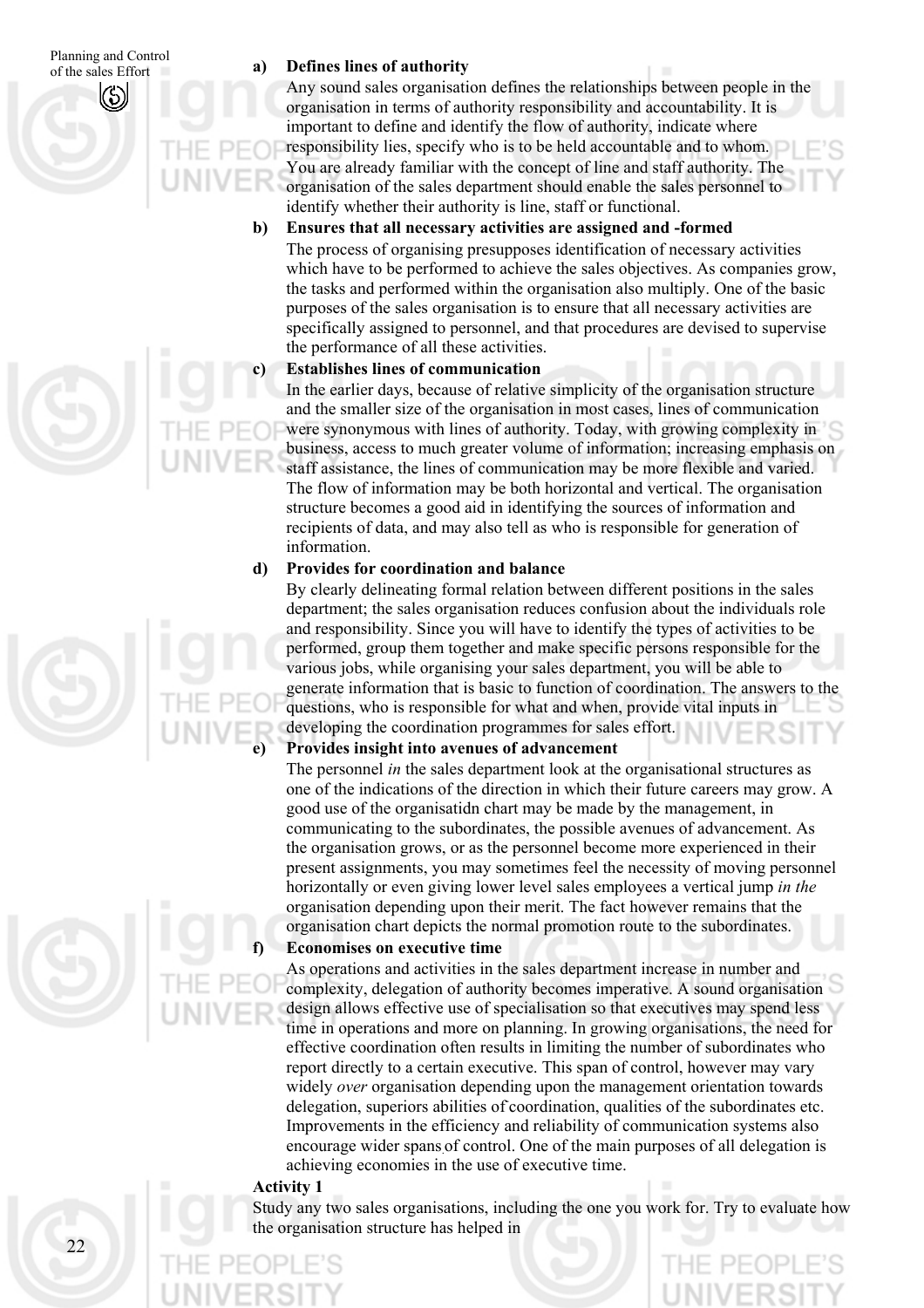.........................................................................................................................................

......................................................................................................................................... ......................................................................................................................................... .......................................................................................................................................

.........................................................................................................................................

#### b) Achieving coordination

c) Achieving better communication

## **14.3 DEVELOPING - A SALES ORGANISATION**

ERƏI

.........................................................................................................................................

Sales organisations develop in response to market and company requirements. Primary to the development of a sales organisation is the identification of the expectations that the top management has in respect of the sales function and the place, of the sales department in the total organisational structure. Figure 1 gives a step by step process of developing a sales organisation. The objectives of the sales organisation need to be defied in the light of the corporate' objectives and may be both quantitative and qualitative. The step that follows is the identification of the necessary activities that need to be performed if these quantitative and qualitative objectives are to be achieved. The analysis of the type and volume of activities needed to be performed will lead you to an assessment -of how many executive and operating. positions would be required, and how would these positions relate to each other. Though the general sales activities to be performed may be similar in most companies, the relative volume and the emphasis that a firm may put on a group of activities will differ. A good key therefore would be to move backwards from-the objectives statement and identify necessary activities.



## E PE( JNIVERS

23

Fig. 1: Process of developing a Sales Organisation

## ......................................................................................................................................... ....................................................................................................................................... THE PI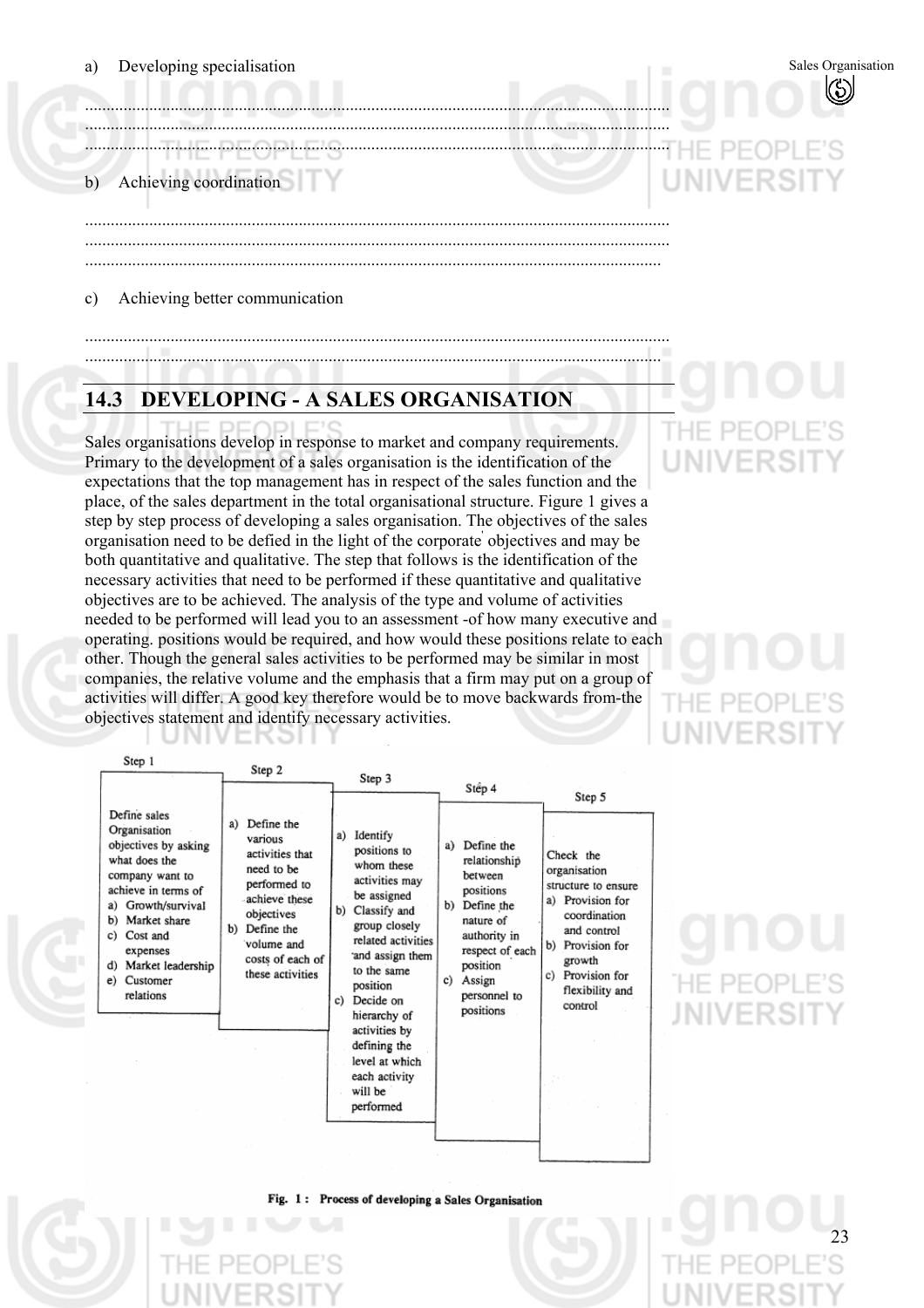Planning and Control Next, you must define the positional levels at which these activities will be positional levels at which these activities will be performed. Similar activities and tasks will have to be grouped together and assigned the positions, such that each position has adequate tasks to perform which are also varied enough to provide challenge and motivation. The number of the different classes of activities assigned to a single position would depend upon the degree of specialisation associated with each position. The place of an activity in the hierarchy would depend upon the relative importance of that activity for the sales department, for example, in an organisation trying to sell a new product through middlemen, dealer relations becomes a crucial activity and has to be assigned to positions- higher up in the sales organisation

> Once the different positions and the activities associated with them have been decided upon, these positions have to be assigned to personnel. An interesting dimension in sales organisation exercises has been whether to build positions around individuals, to take advantage of the special capabilities of a particular individual or to recruit individuals specifically to fill in the identified positions. The practice in the industry has been ambivalent. Usually the job requirements are general enough and allow the possibility of many individuals having the requisite qualifications. On the other hand, the organisation may have, or come across an individual with such unique sales related qualities that it might be considered profitable to modify the job requirements to suit him or even create a position specifically for such an individual. Notwithstanding this, people charged with the planning of organisations prefer to let individuals adapt to, or acquire skills for particular position rather than building positions around individuals.

> A decision that has to be taken along with the identification of positions, is that of the relationship between these positions in the organisation - how many individuals would a person have reporting to him, who shall be accountable to whom, which positions in the structure would have the authority to command and which shall only advise and guide. In other words, the delegation of authority, span of control and the lines of authority, both line and staff have to be decided upon. The span of control has direct bearing on the coordination responsibility of the higher level executives and care should be taken that it is not too wide to tax the capabilities of top management and lead to weaker coordination of subordinate activities.

> Sales organisations have to be responsive to changing market trends, growth in both products and markets as well as to competitive requirements. While designing a sales organisation therefore a key consideration is the provision of flexibility, effective coordination procedures and defined lines of communication.

#### **Activity 2**

Assume that you are a manufacturer of a new food product which is yet to get a foothold in the market. The food is a vital diet. supplement, with no direct competitors in the market. In trying to develop your sales organisation how would you,

.........................................................................................................................................

.........................................................................................................................................

.........................................................................................................................................

.................................................................................................................................

- a) define the sales organisation objectives
- .................................................................................................................................
- .................................................................................................................................
	- b) identify the sales activities .................................................................................................................................
	- ................................................................................................................................. .................................................................................................................................
	- c) decide the various positions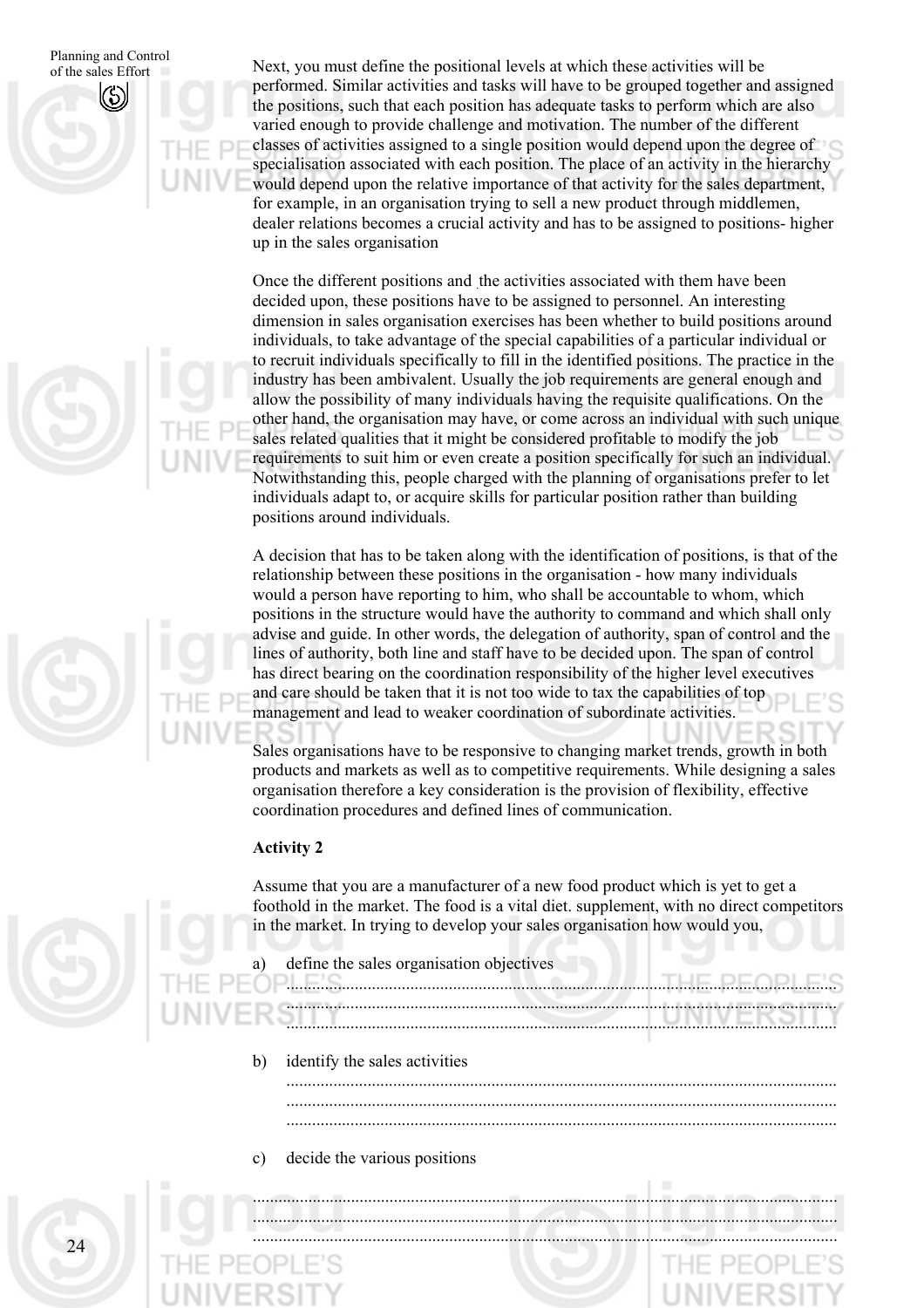### **14.4 CENTRALISATION VS. CEN I' LISATION IN SALES ORGANISATION**

One of the key decisions in sales management is related to the degree of centralisation or decentralisation of the various sales functions. In centralised systems recruitment, training compensation and evaluation are all managed from the central headquarters; while in a decentralised system the field sales managers take up most or all of these functions. In organisations involving the use of a field sales force some decentralization would obviously result, though the extent of it tends to vary across firms. The degree of centralisation or decentralisation in sales organisation may depend on size of operation, costs, effectiveness and competitive necessity.

When firms are small and have only a few sales people, operating from the corporate office may be more efficient and effective. As the size of the operations increases, a system of branch offices gradually emerges, to allow sales people to be more responsive to local consumer needs. Travel and other expenses go down. Decentralisation of operations in this case provides for greater freedom to the field sales managers allowing them to display initiative and managerial skill.

Most medium sized and large firms combine the advantages of both centralised and decentralised operations. Decentralised sales offices are utilized to ensure better customer service while training and part of recruitment function are centralised.

Managerial philosophy towards control and delegation is also an important variable affecting the extent of decentralisation of activities in sales organisation.

A recent development, which has affected the centralisation/decentralisation choice is the increased use of computers to process and handle sales data. As computers can process vast amounts of sales information at lower costs and much more speedily, the trend towards computerisation has encouraged centralised decision making.

#### **14.5 BASIC TYPES OF GANISATINAL STRUCTURE**

You are familiar with the concept of line, staff and functional authority through your exposure to MS-i and MS-6. Among the designs of sales organisations that prevail in Indian industry, line and staff are more common forms, while functional organisation is relatively rare.

No two firms would have identical sales organisation as their needs and expectations, markets and products, company size and marketing channels differ from each other.

The line sales organisation is the most basic forms of sales organisation, characterised by a chain of command running from the top sales executive down to the level of the salesman. All executives have line authority over their subordinates who in turn are accountable only to their immediate superior. Since lines of authority run vertically in this structure, executives at each level are generally independent of all others at the same level. Through assignment of quotas or sales targets, responsibilities are usually, clearly delineated. Figure 2 gives the sales organisation of liquor division of Jagatjit Industries Ltd., designed as a line sales organisation.

Vice President (Liquor)

Marketing Manager (South West)

Regional (or Area) Sales Manager

Sales Executive

Field Sales Officer

Sales Representative

Sales Organisation

-if PFOI

25

Marketing Manager (North East)

Fig. 2: Line Sales Organisation

Marketing Executive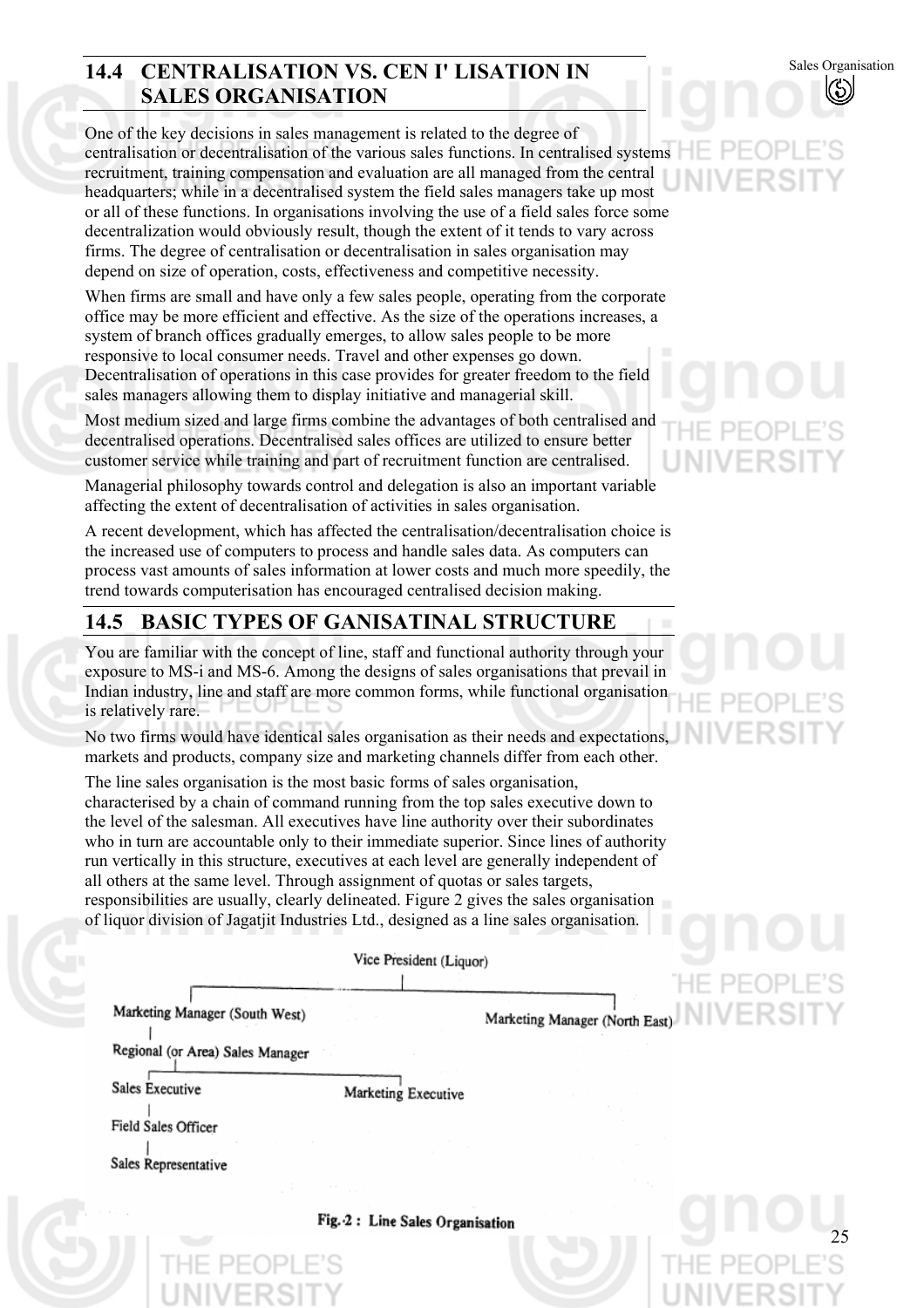Planning and Control The liquor division is headed by the Vice President Marketing, who has two president Marketing, who has two Marketing Managers looking after the South West region and North East region, reporting to him. The marketing manager has a line authority over a number of Regional and Area managers who in turn control a field staff of sales executive, field sales officer and sales representatives, each level connected to the subordinate level by scalar lines of command.

> Line organisation is extensively used in smaller firms or those dealing in a narrow product line, or selling in a limited geographic area.

The line organisation places great demands on the time and abilities of the top sales executive. You can realise that with all field reporting finally coming to him through his subordinate/area sales manager, most of his time would be taken up by the task of sales supervision and direction leaving him with little time for planning and policy making. As the, line organisation has no subordinate specialists, the top sales executive needs to be a person with outstanding ability and all round knowledge of every facet of the sales function. Since operational details of managing the sales department take up a large part of the line executive's time, he is at times forced to take decisions without benefit of adequate planning.

Line organisation also becomes inappropriate in case of rapidly growing organisations or those with large sales staffs, as growing departments necessitate additional layers of executives to be added. Increase in vertical levels is often accompanied by distortion directions and reduced efficiency of communication, resulting in poorer results.

**Line and Staff** organisations usually result as the size of the operations grows. It is characteristically found in medium and large firms with sizeable sales staff selling diversified product lines. The line and staff department is differentiated by the presence to staff specialists or staff assistants to advise and assist the top sales executive. These specialists are experts in their own fields which could be sales training, service, sales analysis and planning, dealer relations, sales promotion, sales personnel development and so on. While staff executives and assistants do not have the line authority to command, they advise the line executives through recommendations and provide the benefit of specialisation in the organisation. The inclusion of the staff component frees the line executive from the burden of detail. By delegating problem involving in depth study or detailed analysis to staff specialists, the time executive gets more time for policy making and planning. A pool of experts becomes available for providing advice and assistance in specialised fields. The activity of planning can also be subdivided and assigned to staff specialists. More information is also made available for better decision marketing. Figure 3 gives the sales organisation of Prentice Hall of India Ltd. which has both line and staff components.



#### Fig. 3: Line and Staff Organisation

The organisation is headed by the Managing Director who has, reporting to him line managers called Regional Managers and staff managers who look after the staff functions of customer service and sales promotion. The Customers Service Manager is basically incharge of feeding in information and facilitating procurement of international editions for the organisation. He advises the line managers on the suitability of the various international editions and keeps them informed about the developments in this field. The sales promotion manager performs the advisory function with respect to the sales promotion activities of the organisation and coordinates with the Regional Sales managers as to the promotional needs. The Regional managers are the line executives who are accountable for the operating results in their territories and control their own field staff of sales executives and salesmen.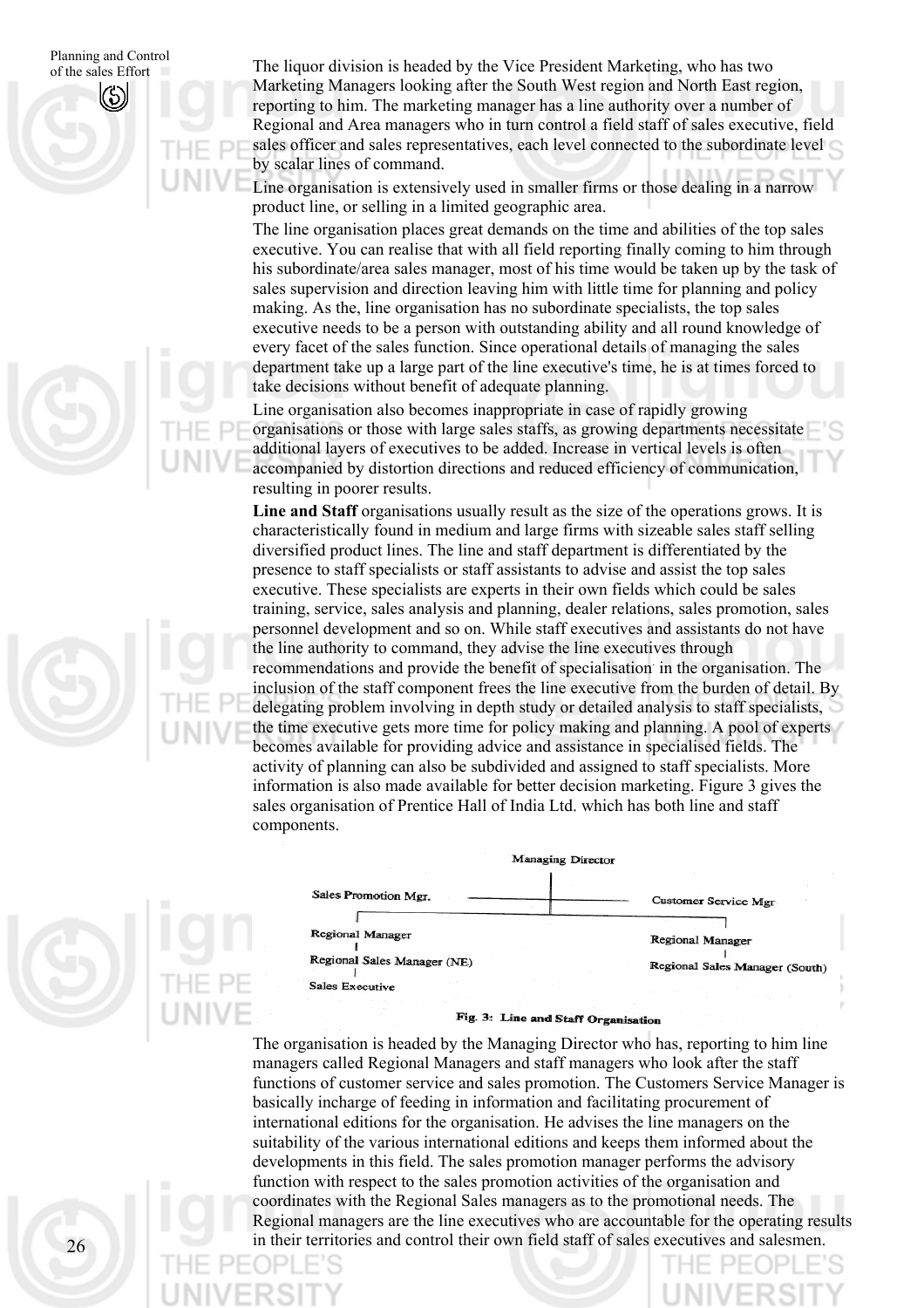The problem that arises with line and staff organisation is basically one of the coordination. The work of the staff specialists needs to be actively coordinated with the operations of the line department. and generally a lag develops, as reports and recommendations take time to compile.

Line and staff organisation also sometimes generate problems of interpersonal relations. The staff executives tend to overstep their advisory authority and try to assume and sometimes succeed in assuming the authority to issue orders and directions. This presents difficulties of dual subordination and may create confusion. The fact that staff specialists do not share direct responsibility for results is also resented by some line executives. Experience has shown that. to a large extent these problems can be minimised if all areas in which line and staff executives have to share authority and responsibility are specifically written down as components of the job description.

The **functional** sales organisation is aimed at utilizing the benefits of specialisation to its fullest extent, In the functional sales organisation, all sales personnel receive direction from, and are accountable to different executives, on different aspects of their work. Somewhat in contravention to the principle of unity of command, the functional organisational structure gives all executives, each a specialist in his own field, a direct authority to command and issue orders to his functional authority therefore, simply means that at any given time, a sales person could be under instruction from a number (depending upon the functional specialisations set up) of executives. The top sales executive has coordinating responsibilities in respect of the actions of functional heads e(as shown in the following figure each sales person is under direction of several executives) functional organisations have not been found to be a very appropriate structure for sales organisation. In larger firms where the size of the sales force is substantial, the degree



#### Fig. 3 Functional Sales Organisation

of centralisation necessitated by the functional organisational structure, renders the operation inefficient. Smaller and medium sized firms on the other hand find the system expensive because of the high degree of specialisation. Another weakness of the structure is that burden of coordinating the activities of highly diverse specialists is placed on a single individual. In case that individual is not capable enough in this regard, the whole structure is likely to become cumbersome and ineffective.

#### **Activity 3**

Study the sales organisations of a few companies, including the one that you work for. Try to analyse the organisation structure in terms of whether it is line, line and staff or functional organisation. Do you think any changes In the present organisational structure of the sales departments in these companies would improve their effectiveness? What could these changes be?

......................................................................................................................................... ......................................................................................................................................... ......................................................................................................................................... .........................................................................................................................................

## THE PEC UNIVERS

Sales Organisation

# IF PF UNIVERS

# UNIVERSI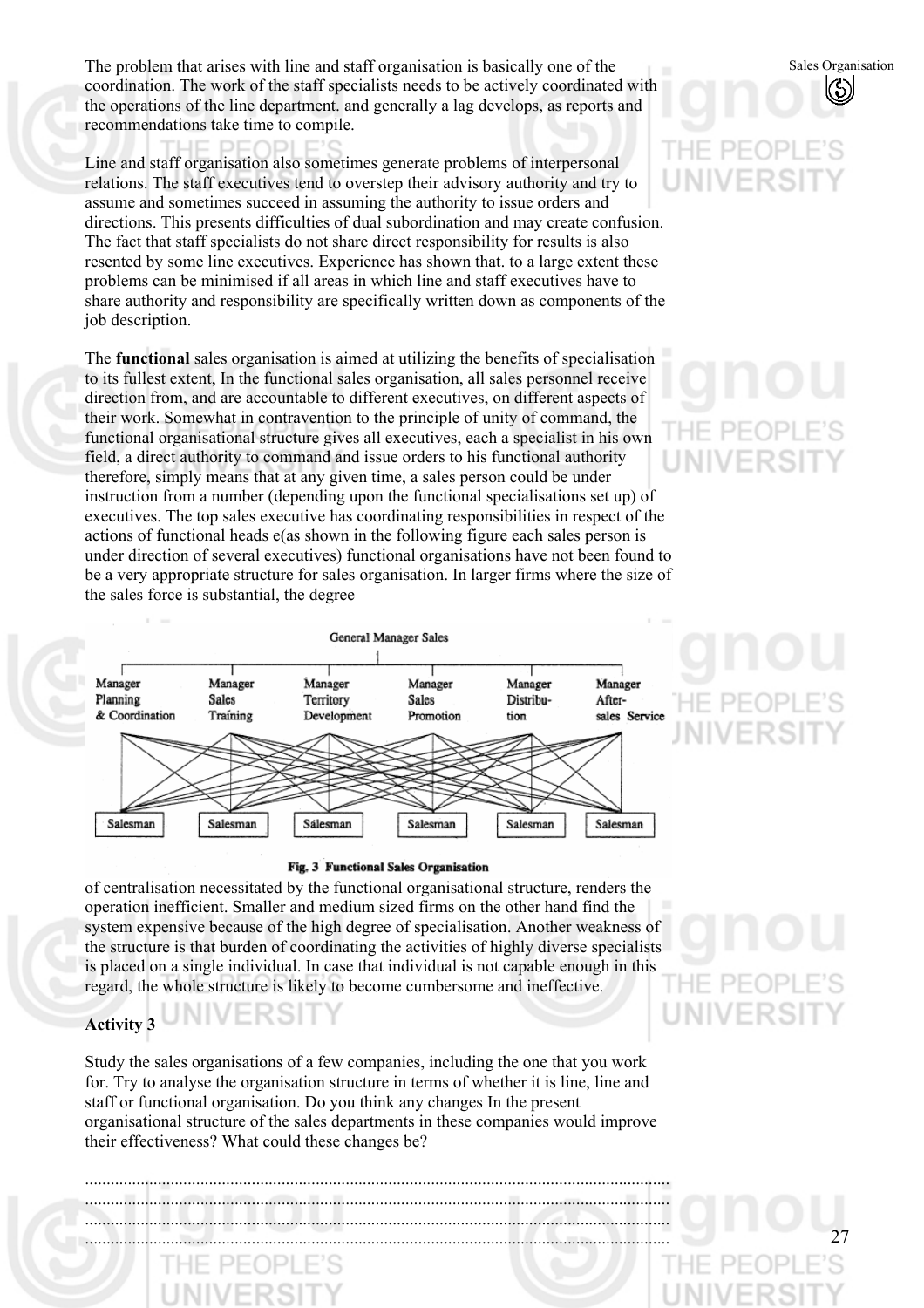Planning and Control of the sales Effort

#### **14.6 DEVELOPING TERRITORIES**

Designing sales organisation is incomplete till territories are formally defined, because a territory is a defined part of the company's ~sales potential from present accounts and prospective ones that can be specifically assigned to a sales person. These accounts and prospects may be grouped to form territories according to their geographic location, industry, product use, method of buying, or channel of distribution. As a result of territorisation, organisations can achieve better coverage because it permits better planning, proper coverage of potential markets, efficient call patterns, better customer service, clearer statement of responsibility and the opportunity to match representatives to accounts. Some services, such as insurance, stocks and mutual funds are sold on the basis of social and personal contacts and such firms prefer not to develop sales territories.

The companies which opt for territorial development, design territories on the basis of sales potential or sales representatives' workload. Though in practice territories may be established arbitrarily by assigning each person a few states or cities, most of the firms today develop their territories on rational bases to maximise market coverage and sales returns. The steps followed in developing territories are discussed below.

#### **Determination of Basic Control Unit for Territorial Boundaries**

The first step in developing a ter<sup>r</sup>itory is to select a geographical control unit to serve as a territorial base. Commonly used units are states, countries, cities, metropolitan areas, and trading areas. A typical territory may comprise several individual units. One person's territory may consist. one metropolitan area, another's may be of many districts. The unit should preferably be small because it aids the management in realizir one of the basic values of territories - the geographic pinpointing of potential. Further, the use of small control, units makes it easier for management to adjust the territories.

If an organisation wants to add a little to one person's territory and reduce another's, a district unit facilitates the adjustment better than a state unit.

The political units (state, country, or city) particularly states are still used extensively as a basis for territorial boundaries. This is simply because of the availability of statewise market data. However, a marked change has occurred in their manner of use. Other market factors, such as customer buying habit and normal patterns of trade flow are also now considered in defining territories.

#### **Deciding on Allocation criteria**

After the basic control unit has been determined, various allocation criteria may be employed by the sales manager in defining them into viable sales territories. These criteria may include basic factors like equality of opportunity, quantitative factors related to sales and potential or qualitative factors like the ability and preferences of the sales force. The idea of ` equality' in some measure appeals greatly to both sales managers and sales personnel, as it generates a sense of fair play. Further, approximately equal territories makes it easier for the sales executive to identify and reward outstanding performance.

Although equal opportunity territories are desirable, they are difficult to achieve in practice. A few firms deliberately create territories with varying workload and size, with the objective of keeping the smaller sized territories for sales trainees, a large number of middle sized territories for the experienced sales. persons and a few large territories for the senior sales personnel.

There are two quantitative methods popularly used to design sales territories. One is based on the estimates of workload in the territories and the other on the estimates of sales potential. Using these methods, firms try to design territories which are either equal in workload or equal in terms of sales potential. Estimates of present rupee sales in a given area should not be used as a basis of defining territories as they do not furnish enough information on workloads and ignore potential.

#### **Choosing a starting point**

The next step in designing a territory is to select a geographical location to serve as the organising point for the new territory. A common starting point is a large city; the sales person in an urban location has access to a large, number of customers and needs less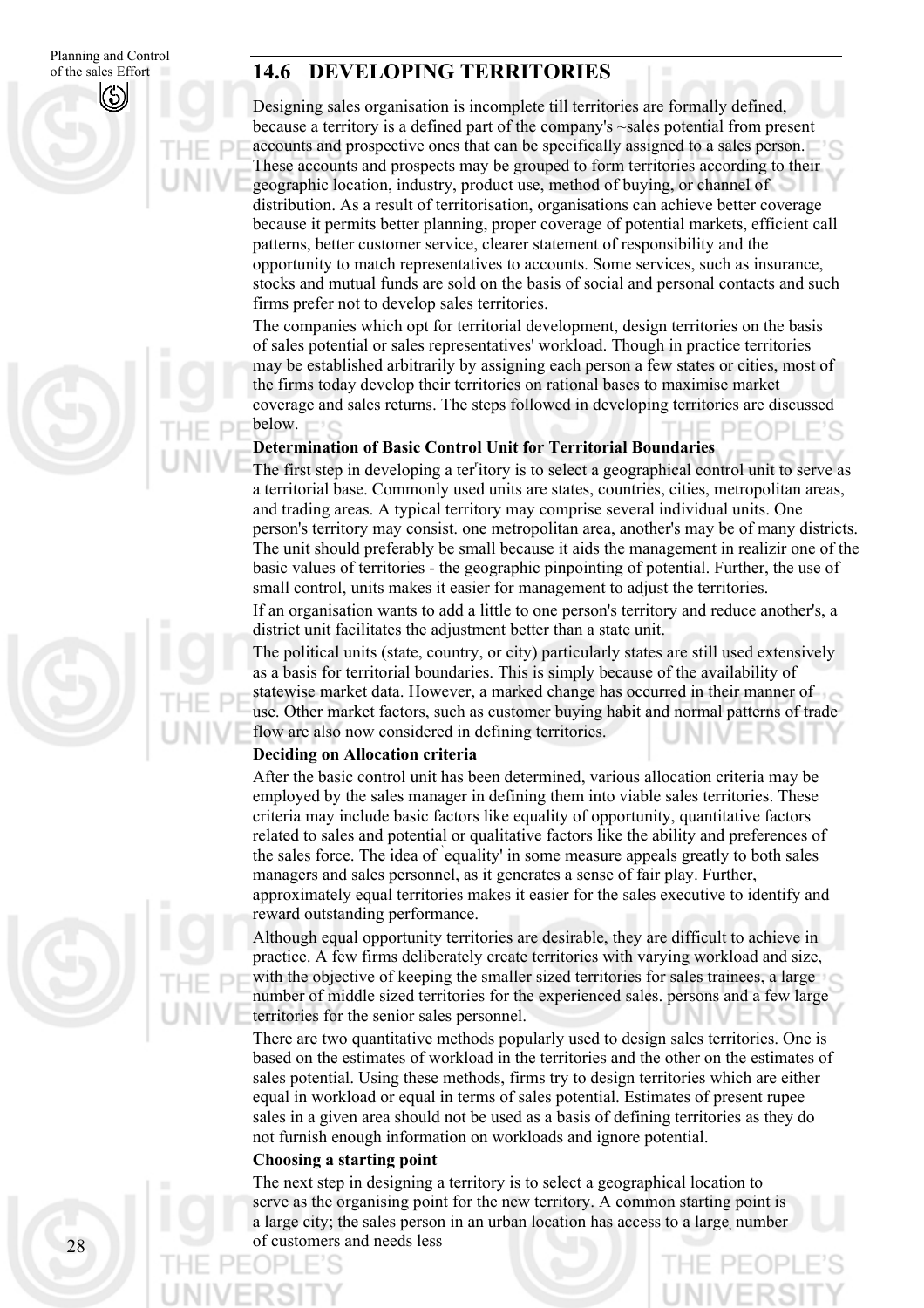transportation. Another alternative is to design the sales territory around the needs of Sales Organisation major clients, i.e. the location of the largest customer in an area might be selected as the house base for the sales person and other areas are then added to complete the territory.

#### **Combining of Adjacent Units**

After the starting points have been selected, the next step is to begin combining basic control units to get viable sized territory. To do this effectively, the manager needs. to keep getting the aggregate estimates of the allocation criteria for each new territory. If the number of customers per district is the criterion, the manager first combines the districts adjacent to each starting point and keeps a track of the total number of customers in each territory. Then he assigns districts in between different starting points to balance the number of customers across new territories. The process of assigning districts to starting points continues till all control units are assigned to individual sales people. After the initial allocation of control units to the starting points is completed, the sales manager then compares the territories in terms of other criteria. In our example, since the territories have been designed such that they should have equal number of customers, the manager would need to see how they compare in terms of size. If there is a marked imbalance, he would try to switch the border districts to improve initial allocation. Size, however is not the only criterion used. The new territories need to be balanced on several criteria i.e. number and dispersion of customers, sales potential, geographical and climatic conditions etc. You will read more about these aspects of territory management in Unit 9 of this course. The two quantitative methods of territory development, the build up method and the breakdown method have also been discussed in detail in Unit 9.

#### **Assigning Territories to Sales People**

Having developed sales territories, management is in position to assign districts to individual sales people. One must keep in mind that in any given sales force, the sales people differ in their selling effectiveness. Representatives also vary in experience, age, physical condition, initiative and creativity. Still in assigning territories management aims at placing each sales person in the district where they will contribute the most to the company's profit over the long run.

This general principle however is not simple to follow in practice. There may be situations where territories of equal size or approximately equal workload may vary in potential. Conversely, if management has been able to design territories with equal potential, the members of its sales force may differ in their relative sales abilities.

Another situation may be where Management does not feel inclined to relocate sales personnel in order to prevent the disruption of established customer relationship. In still other cases certain personnel are not transferable but others can be freely relocated from one territory to another. This would mean that in certain cases the territories are redesigned to fit the ability levels of non-transferable personnel while in others sales persons are assigned to territories considered suitable to them. Coming back to the general rule however, the sales management will try to achieve optimum territorial arrangement which would result when the incremental sales per rupee of sales expenditure are equated for all territories.

Let us try to understand, through an illustration, how, in different situation, redesigning relocation may have implications for profit contribution.

**Consider Situation 1:** Where the sales potential of the territories is equal but the salesmen differ in their abilities

| <b>Territory</b> | <b>Sales</b><br>potential | Salesmen to<br>be assigned | <b>Ability</b><br>index | Expected*<br>sales | <b>Expected</b><br>profit contribution<br>$(20\% \text{ of sales})$ |
|------------------|---------------------------|----------------------------|-------------------------|--------------------|---------------------------------------------------------------------|
|                  | Rs. 20,000                | x                          | 1.0                     | 20,000             | 4000                                                                |
| 2                | Rs. 20,000                | Y                          | 0.7                     | 14,000             | 2800                                                                |
| 3                | Rs. 20,000                | z                          | .65                     | 13,000             | 2600                                                                |
| Total            | Rs. 60,000                |                            |                         | 47,000             | 9400                                                                |

**\* Expected sales per territory are obtained by multiplying the sales potential with the ability index per sales person.** 

**Now consider Situation 2:** Where the management in order to improve profit contribution redesigns sales territories and allocation, so that, the sales potential of the



Sales Organisation

**IIVERS**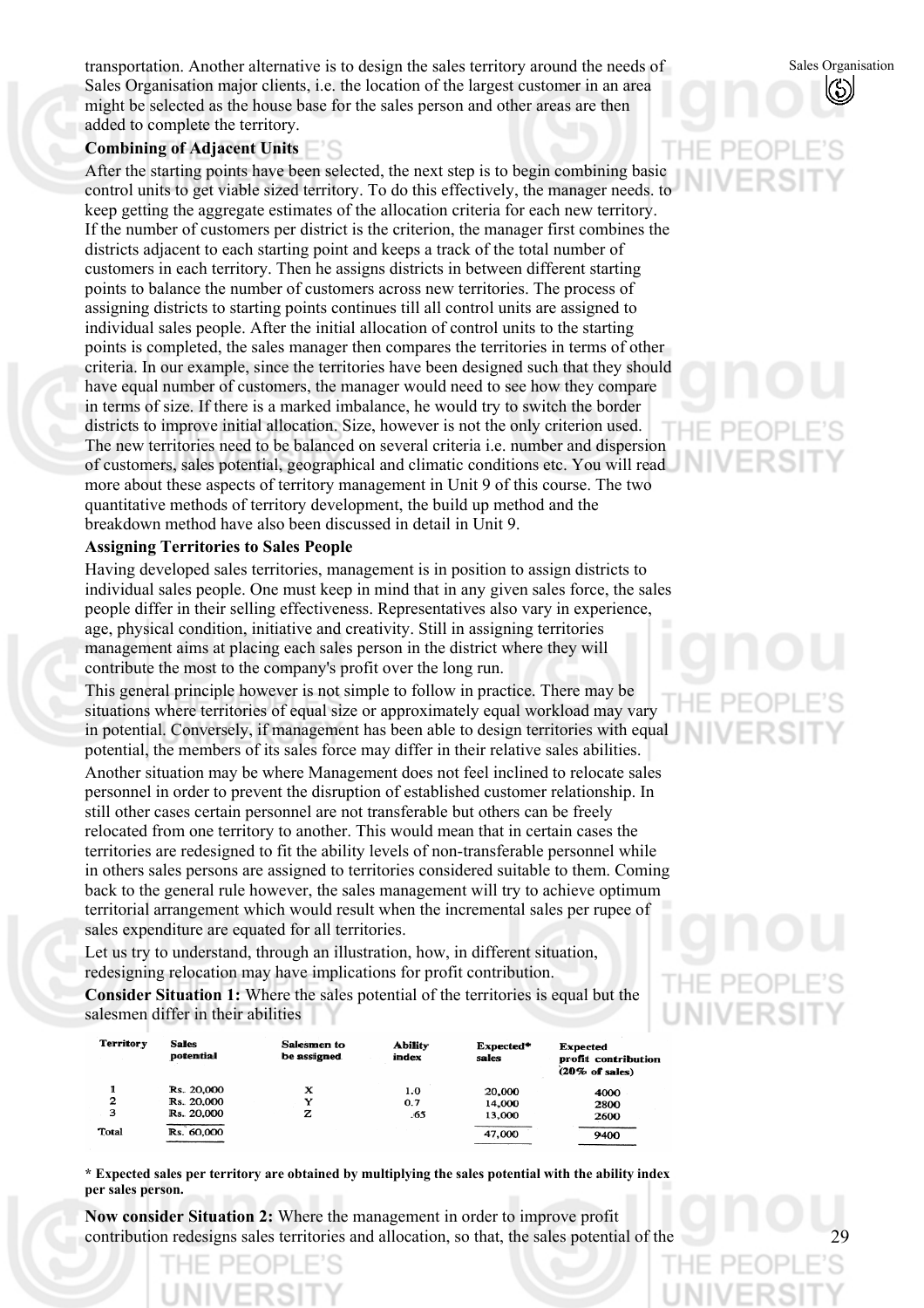Planning and Control territories varies directly with the abilities of the sales personnel. The total potential of the sales Effort still remains the same.

| <b>Territory Sales</b> | potential      | Sales person<br>assigned | <b>Ability</b><br>index | Expected sales | Expected<br>profit<br>contribution<br>$(20\% \text{ of sales})$ |
|------------------------|----------------|--------------------------|-------------------------|----------------|-----------------------------------------------------------------|
|                        | 25530          | X                        | 1.0                     | 25530          | 5106                                                            |
| B<br>$\mathcal{C}$     | 17870<br>16600 | Y<br>Z'                  | .65                     | 12509<br>10790 | 2501.8<br>2158                                                  |
| Total                  | 60000          |                          |                         | 48829          | 9765.8                                                          |

We see that redesigning territories 3o that territory potentials are proportional to the abilities increases the profit contribution from Rs. 9,400 to Rs. 9765.80. We have made an assumption that the ability index of sales personnel remains the same regardless of the territory in which they operate, which may not be true. Sales personnel have different effectiveness in different territories depending upon their adjustment to the environmental conditions in the territories. In case the change, in effectiveness, with different relocations is appreciable, the management may find the relocation task considerably more complex, trying to arrive at an assignment pattern which would maximise total profit contribution. Linear programming and, computer programming is then utilized to solve the assignment problem.

#### **Routing the Sales Force**

After management assigns territories, a formal pattern has to be established for sales representatives to follow as they go through their territories. This pattern is usually reflected on a map or list that shows the order in which each segment of territory is to be covered. It does not mean that routing is done only at some executive level, often firms ask its sales people to prepare their own route schedules as part of their job.

#### **Activity 4**

Analyse any two sales organisations which have developed sales territories and try to find out

a) What *are* the basic control units and how were they determined?

......................................................................................................................................... ......................................................................................................................................... .......................................................................................................................................

b) How was the sales potential in these units estimated?

c) ......................................................................................................................................... ......................................................................................................................................... ....................................................................................................................................... What method was used to determine basic territory? .........................................................................................................................................

......................................................................................................................................... .......................................................................................................................................

d) How were territories assigned to sales personnel?

......................................................................................................................................... ......................................................................................................................................... ......................................................................................................................................... .........................................................................................................................................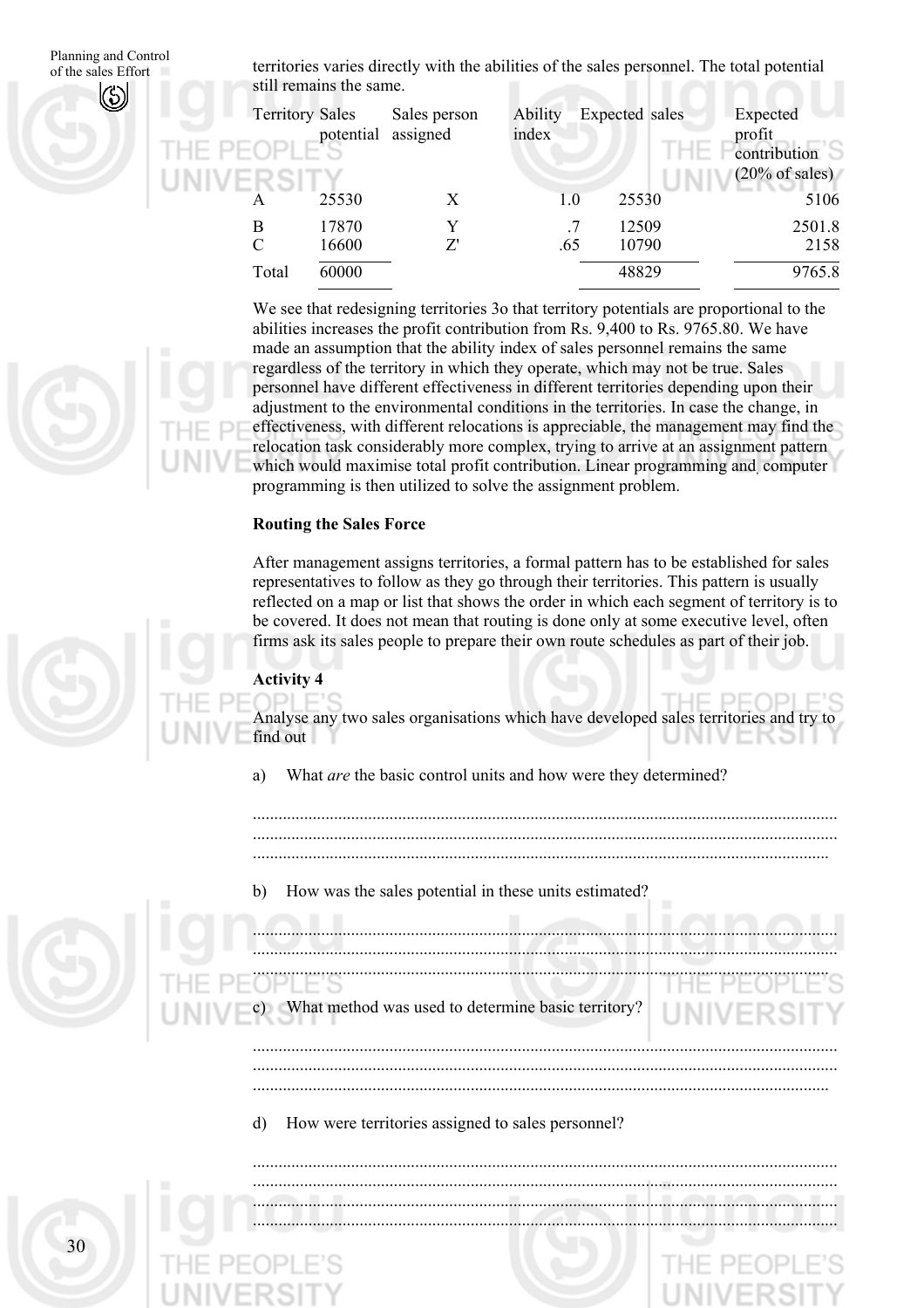## **14.7 FIELD SALES ORGANISATION** Sales Organisation

In most companies utilizing direct selling to retailers or consumers the development of a field sales organisation, sooner or later becomes a necessity. A field sales organisation consists of all sales personnel working away from the head office, and would include the travelling salesman, the sales supervisors, the branch and Area Managers as well as the support. staff in these branch and area offices. The major purposes of setting up a field sales organisation are more adequate market coverage control of sales expenses. Better coordination with regional requirements, and in case of new products, more vigorous market cultivation.

#### **14.8 SPECIALISATION IN A FIELD SALES ORGANISATION**

The field sales forces are typically organised on the basis of geographic, customer or productwise specialisation, with many sales organisations combining customer and product specialisations with geographic territories.

Geographic Specialisation : The most common pattern of organising a sales force is by geographic territories where sales personnel are assigned to a specified geographic area, and will sell only to customers in that area. For example Figure 4 shows the field sales organisation of Food Specialities Limited, where the whole of the country has been divided into four areas and put in charge of Area Sales Managers. These areas representing North, South, West, and East regions are Delhi, Madras, Bombay and Calcutta. These major divisions are further divided into smaller geographical territories which are covered by Area Sales Officers. The area sales officers have in turn reporting to them area sales representatives who look after customers in the specific area assigned to them.

Marketing Manager for India Sales Manager for India Area Sales Area Sales Area Sales Mgr., Delhi Mgr., Madras Mgr., Bombay Area Sales Officer

Area Sales Representatives

#### Fig. 4: Geographic Specialisation of field sales organisation

A major advantage which characterises the geographic organisation is that the sales personnel usually have a smaller area of operation than in the other organisational schemes and over a period of time get to know their customers and markets intimately which can lead to intensive market cultivation. The organisation becomes more responsive to local needs. The geographic organisation is generally a flat rather than tall organisation and the shorter lines of communication make for greater effectiveness of supervision and control. Another advantage that follows is that travel time and expenses can be reduced if call patterns are properly devised. On the other hand, because of multiple offices being set up, administrative expenses and the burden of coordinating the sales activities of a widespread organisation become heavy. Geographic organisation is generally more effective when the product line is not too wide or consists of relatively simple, non-technical products.

The disadvantage with geographic specialisation is that the sales persons need to be  $\epsilon$  responsible for the entire product line in their territory and they may not be equally k howledgeable about all products. Further within the territory, they may choose to concentrate on products and quatements that are casey prographs. <sup>c</sup>oncentrate on products and customers that are easy prospects.

**Product Specialisation :** Product specialisation is usually called for when the product line is large and diverse or when the products are technical enough to warrant specialised



# HE PEOP **IIVERS**

Area Sales

Mgr., Calcutta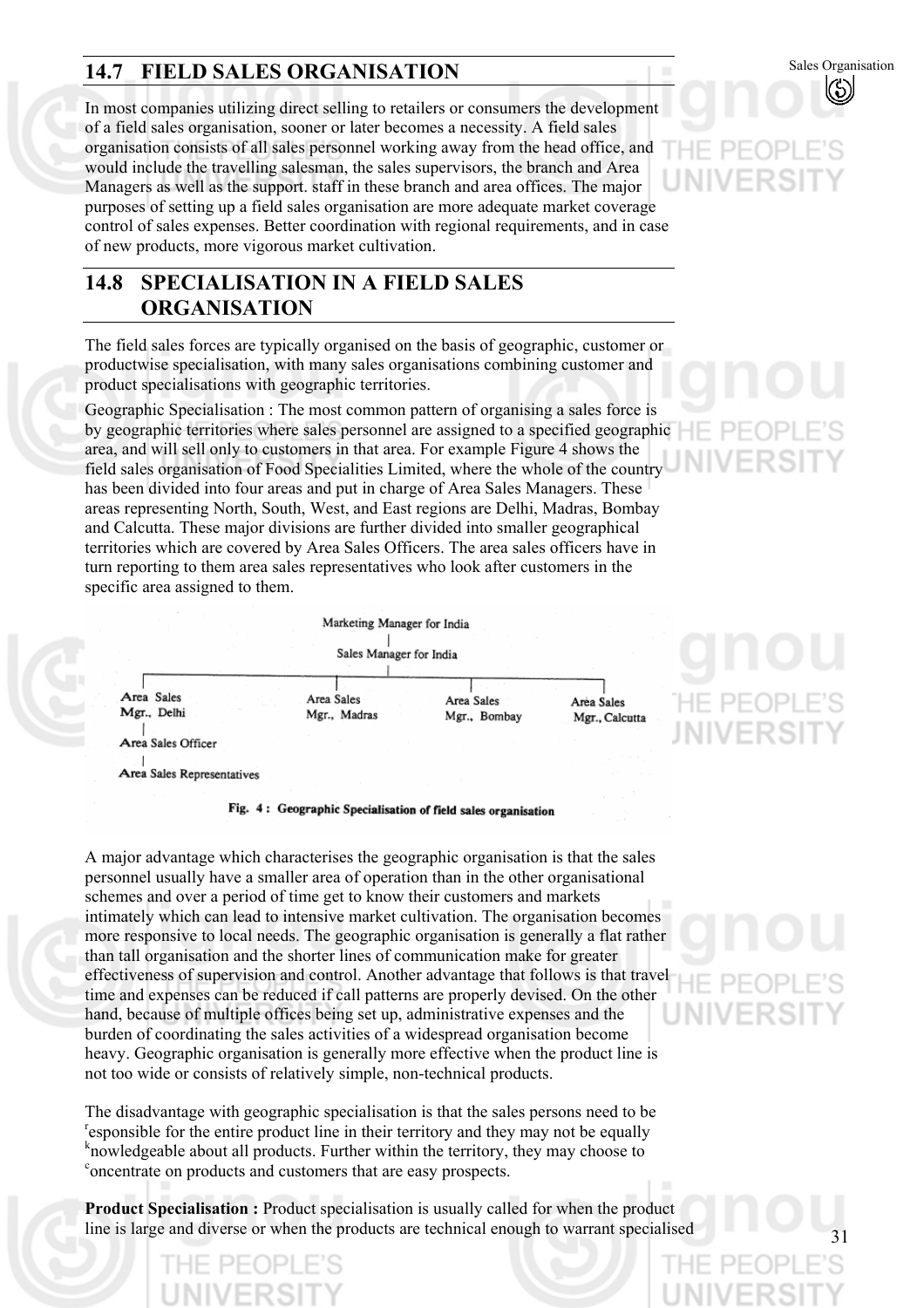Planning and Control applications knowledge, or when adequate technical knowledge an important profile sales Effort determinant of successful selling. Product specialisation is generally combined with geographic territorisation at the higher levels, while at the level of the field operators, different salesmen may be assigned to specific product lines. Instead of selling the entire product line in a specific territory, a salesperson assigned to a particular product/product group, will sell only that product to the customers in that area. Given below is the example of a company selling office equipment ranging from typewriters to computers, The initial geographic division is followed by product specialisation at the field personnel level.



#### Fig. 5: Product Specialisation of the Field Sales Force

In the above example since the product line is both technical and diverse, it is not possible for one sales person to acquire enough technical knowledge to sell the entire product line successfully. Product specialisation, as shown above would allow the sales personnel to specialise in their respective product lines which in turn would result in more effective sales performance. Customer queries and sales resistance can be handled more effectively on account of intensive product knowledge. On the other hand, each salesman in the above example would have to tour the entire state, which would result in higher travel time and expenses.

Even when the product line is not too technical but the product range is wide enough, organisations find splitting the sales responsibility productwise a more effective arrangement. At Dabur, which produces a very wide range of health and personal care products the sales organisation has initially been divided geographically but the field operators have been given charge of different product groups. The company has divided its product line into two major product groups i.e. health care products and family use products. Even though two salesmen may be assigned to the same territory, each will be responsible for only the product group assigned to him. The sales organisation is given below in Figure 6.



#### Fig. 6: Product Specialisation in Sales Organisation

Organising the sales force by product specialisation generates additional expenses which should be carefully weighed against the benefits of such a structure. There is an obvious increase in travel and administrative expenses. There is some duplication of effort also as two salesmen from the company selling different products in the same territory may call on the same customer to which many customers may object.

**Customer specialisation :** Customer specialisation is practiced in situations when almost identical products are marketed to consumers each of which may present a

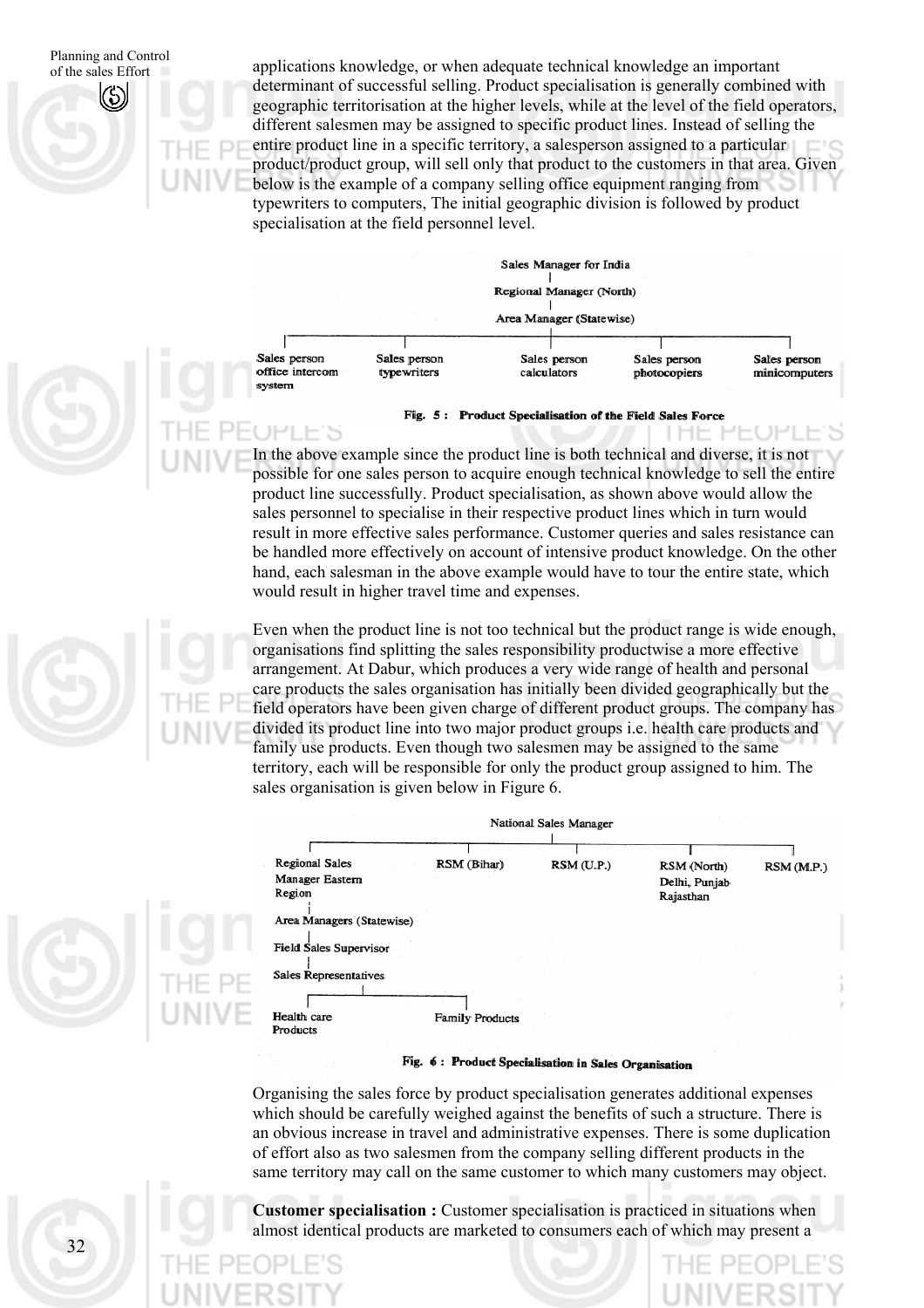different set of selling problems. In this kind of organisational scheme each sales person sells the entire product line to the selected buyers. The sales organisation of Modi Xerox, a manufacturer of photocopiers is organised by customer specialisation. As the figure below shows, each Branch Sales Manager controls 3 Sales Managers - Major Accounts who in turn have reporting to them Major Account Managers. Each Major Account Manager is given the charge of a certain number of customers (accounts) and is supposed to service all their requirement with respect to the company's products.



#### Fig. 7: Customer Specialisation in Sales Organisation

Customer specialisation enables the sales persons to become more knowledgeable about. the unique problems and needs of each group of customers. A customer oriented sales force is consistent with the marketing concept with its increased emphasis on consumer satisfaction. The greater market specialisation developed as a result of constantly working with the same set of consumers imparts a degree of professionalism to the sales task and has been found to result in lower turnover of sales personnel.

The main disadvantage of this form of specialisation is that geographical territories may typically overlap. There may be a number of the company's representatives covering the same geographical area, but serving different customers, often resulting in higher costs.

Geographic, product and customer specialisation present the basic approaches to organisation structure. As is evident from some of the examples given above quite a high proportion of organisations use a combination of these basic types, in order to achieve .a °alas organisation that most efficiently serves the needs of their target customers.

#### **Activity**

Study one sales organisation each with product specialisation, geographic specialisation and customer specialisation. Analyse and discuss.

a) Which factors resulted in the choice of this particular type of specialisation in each case?

JIVERS

Sales Organisation

33

b) What are the specific benefits that the firms derive from their respective sales force specialisation?

......................................................................................................................................... ......................................................................................................................................... ......................................................................................................................................

................................................................................................................................. ................................................................................................................................. .................................................................................................................................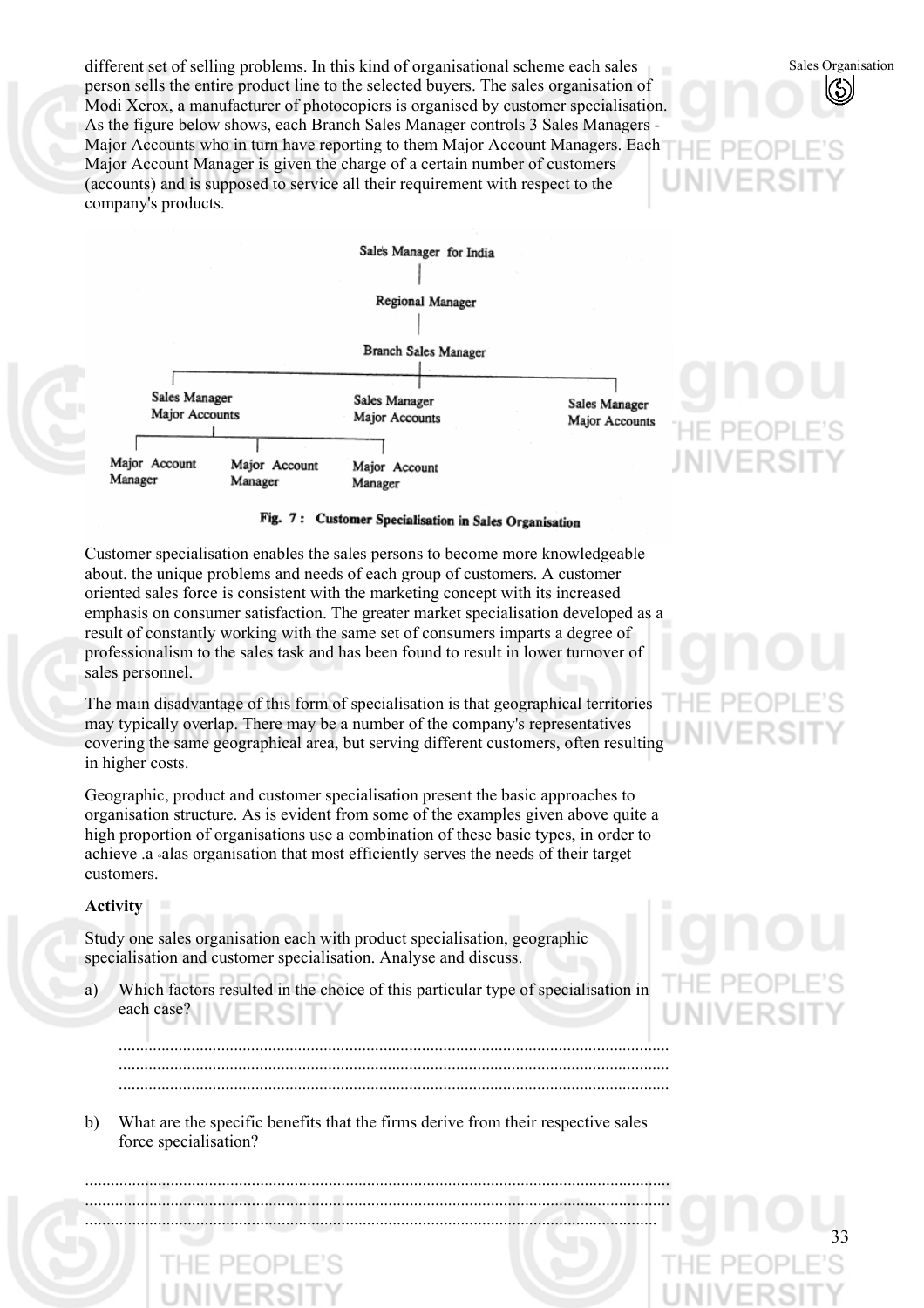#### **14.9 ROLE OF THE SALES EXECUTIVE**

After going through the section on sales organisation, you are now aware that within the marketing organisation, the sales operations are usually put under the charge of a sales executive. Depending upon the organisation practice this position may be given different nomenclatures viz. Vice President Sales, Sales Manager, Corporate Sales Manager, National Sales Manager or Sales Executive. This section on role of Sales Executive is designed to give you an understanding on the type of responsibility the sales executive is expected to undertake in an organisation.

Sales management function in an organisation is mainly concerned with the attainment of goals related to sales volume, contribution to profits and sustained growth of the company. The sales executive who is in charge of the sales operation carries the major burden of this responsibility and is expected to make a significant contribution to these general objectives.

The American Management Associations definition of sales management given below, gives a fair idea of the scope of the role the sales executive is expected to play in an enterprise, with respect to the sales force management.

"Sales management is the planning, direction and control of the personal selling activities of a business unit including recruiting, selecting, training, assigning, routing, supervising, paying and motivating as these tasks apply to the personal sales force."

Present day sales managers however have considerably wider responsibilities than merely personnel related ones. Within and outside the organisation, they are responsible for managing the entire sales effort and coordinating it with related marketing activities as well as the overall marketing strategy. Internally, the sales executive is expected to structure formal and informal relationships to ensure effective communication within the sales department as well as with other organisational units.

Outside the company he is expected to develop and coordinate effectively with distribution network, and serve as a contact for external publics and customers. As a line executive in charge of a vital operation, the sales executive is responsible for timely preparation of information critical to marketing decisions related to budgeting and cost planning. Depending upon the corporate policies which may vary over organisations, sales executives are also expected to participate in decisions on promotion planning, distribution channels and pricing. A sales executive therefore acts both as an operating manager and a member of the strategic planning group in the organisation.

The role and functions of the sales executive have undergone a marked change over a period of years. Through your exposure to Unit 1 Block 1 of MS-6 you are familiar with the changes in marketing orientations vis-a-vis the stages of economic development. With the changing orientation to marketing, the top management's conception of the sales job has undergone a change and accordingly the role of the sales executive has also been shifting. Some of the factors, apart from the changing marketing orientation, affecting this trend are greater concern over personal development of salesmen, a higher degree of professionalism in personal selling and the greater use of computers in sales management. Table 1 gives a representation of the changing emphasis in sales management in this century.

#### Table 1: Changing Emphasis in Sales Management

|                                                                        | 1910-1930                               | 1940-1950                                                                        | 1960-70                                  | 80 onwards                                                       |
|------------------------------------------------------------------------|-----------------------------------------|----------------------------------------------------------------------------------|------------------------------------------|------------------------------------------------------------------|
| Business response to<br>perceived dominant<br>environmental conditions | Production<br>orientation               | <b>Sales</b><br>orientation                                                      | Beginning of<br>marketing<br>orientation | Marketing<br>orientation                                         |
| Emphasis in manage-<br>ment's conception of<br>the sales job           | Personality art                         | Systematic<br>salesmanship<br>(also referred as<br>scientific) sales-<br>manship | Professionalism                          | Personal fulfilment<br>coordination with<br>total marketing task |
| <b>Emphasis of sales</b><br>management                                 | <b>Tight supervision</b><br>and control | <b>Broadening</b><br>responsibilities                                            | Strategies and<br>profits                | Total human<br>resource<br>development                           |

: Adapted from Leslie M. Dawson Towards a new concept of Sales Management in Modern Marketing and Sales Management" ed. M.K. Singh, Anant Mahadevan, Discovery Publishing House, 1989.

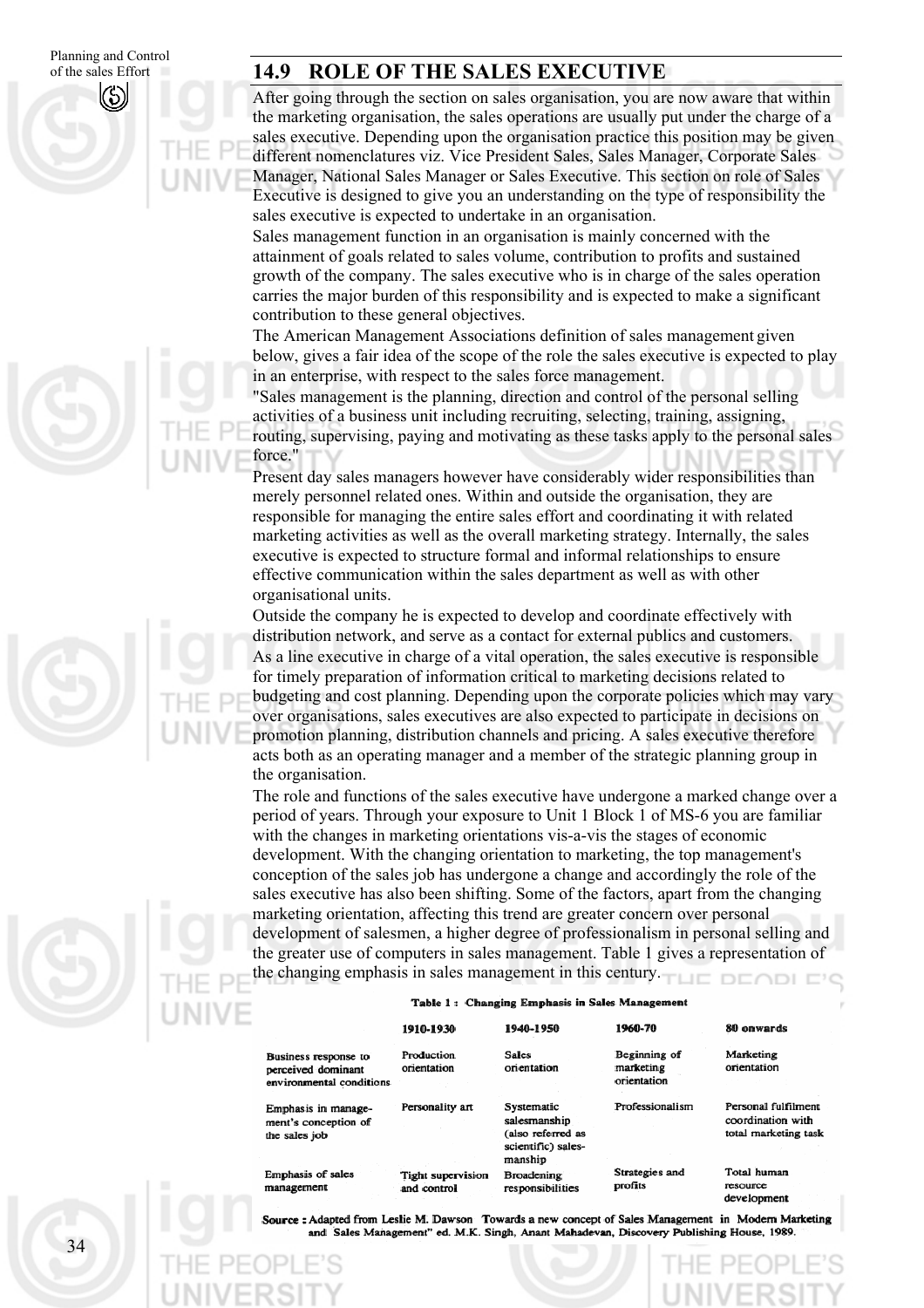#### **Functions of the Sales Manager**

This changing emphasis in the role of the sales manager has implications for nearly all the aspect of his personnel related as well as other responsibilities. Let us briefly discuss the functions performed by a sales executive. The sales executive basically performs two distinct kinds of functions the operating functions and the planning functions. Figure 8 below gives the list of these functions.



Fig. 8: Functions of a Sales Manager

The relative emphasis given to the operating and planning function by a sales executive varies across organisations. Some of the determinants of the allocation of his time between the two.types of responsibilities are the size of the company, the type of product and the top management's expectations from the sales executives. Generally the smaller the size of the company, the greater the tendency on part of the sales executive to devote more time to the operating function. In case of industrial products, operating functions take up a greater part of the sales executives time while the trend is reversed for consumer goods. Again, the extent to which the top management expects the participation of the sales executive in the strategic marketing planning also affects the time spent on the planning functions.

You will study the operating and planning functions of the sales executive in detail in Units 4, 5 and 6 of Block 2 of this course. Here let us discuss the role of sales manager as a coordinator, which is one of the important aspects of his position in the organisation.

#### **Sales Manager as a Coordinator**

In order to be effectively discharged, the sales function needs to be closely coordinated with related functions like pricing, promotion and distribution. An important responsibility that the sales manager has is to coordinate personal selling with the functions so that the overall marketing programme may be made more effective. Let us briefly discuss the coordination function of the sales executive.

#### **Coordination with Promotion Management**

Though sales managers are not' directly responsible for designing the promotional policies, they provide valuable inputs in their formulation. Coordinating the promotional functions with the activities of the sales organisation is imperative because not only are the two functions interdependent, the sales executive is also responsible to quite an

extent for the implementation of the promotional programmes. Sales personnel have to be responsible for coordinating dealer effects with advertising programs and for getting their cooperation for point of purchase displays.

The sales executive must also ensure that sales personnel are fully informed about the latest advertising and other promotional campaigns so that they can maximise the total promotional effort. Further, the role of personal selling, an important ingredient of the promotional mix needs to he coordinated with the rest of the promotional mix elements

# IF PF(

Sales Organisation

# NIVERS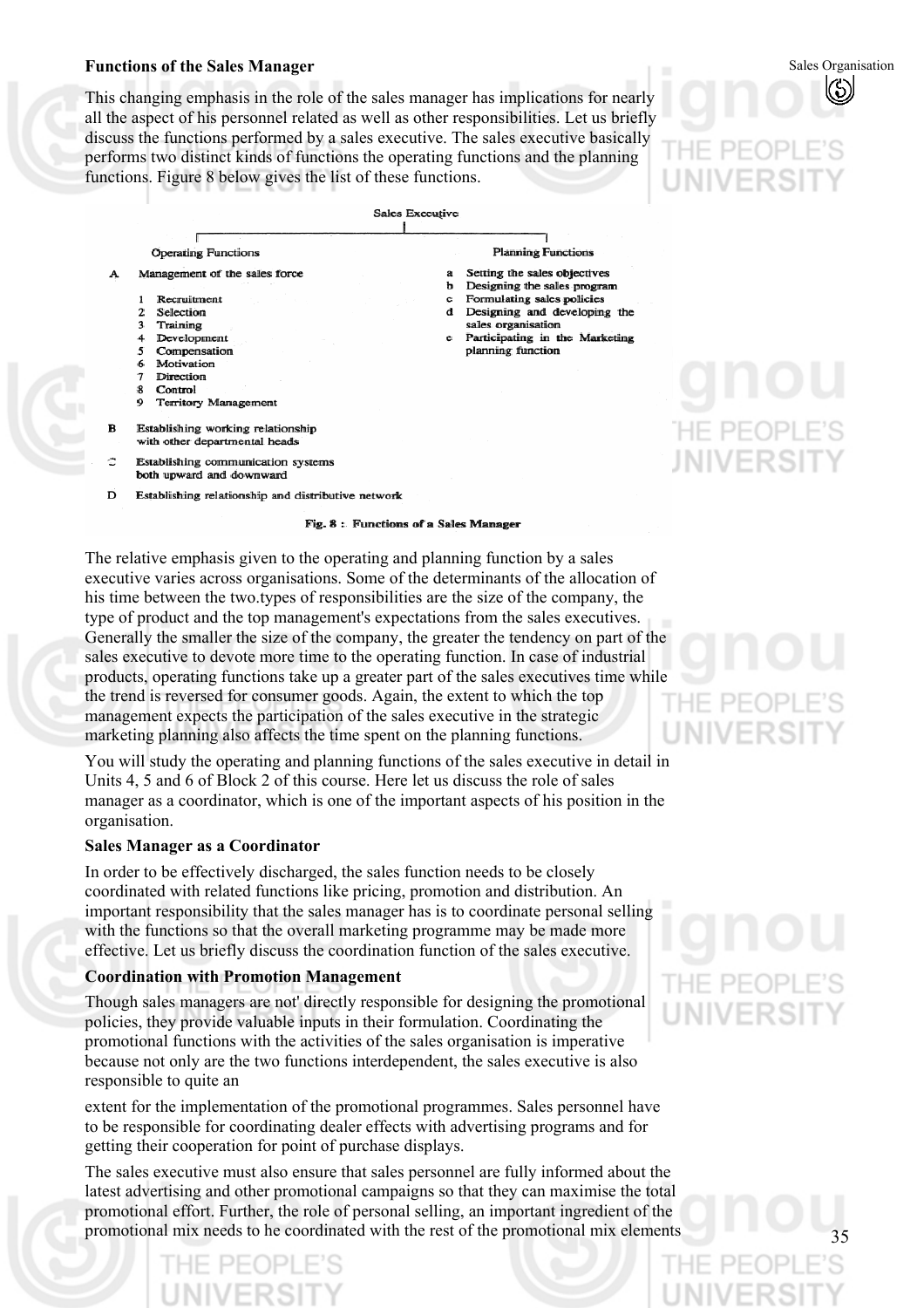Planning and Control in terms of total promotion cost and the expectation from personal selling. In  $\frac{1}{2}$  of the sales Effort particular, advertising efforts needs to be synchronised with personal selling, to enable the latter to capitalise on it.

#### **Coordination with Distribution Channels**

You have already read about the interdependence of sales and distribution function in Unit 1 of this Block. The important areas of dealer activities which need to be coordinated with the sales effort are: gaining distribution support and overcoming obstacles to product distribution, ensuring dealer identification, reconciling sales and distribution goals and sharing promotional tasks with the dealer. Even if advertising of the product has been successful in creating a pull for the company's products, no sales will result if final buyers do not have information on the local outlets that stock the product. Dealer identification becomes even more crucial in case of new products.

THE PEOPL

The perception of business goals may differ between the channel members and the manufacturing organisation and this may lead 'to conflict between the two entities. Through coordination between the activities of the dealer and those of the organisation, sales executives can prevent this conflict to a certain extent. Regular sharing of information with the middlemen regarding the company programmes and policies, goes a long way in reducing disharmony. Similarly, by making the information about dealer activities and needs available to the organisation, the sales executive can ensure that the organisation will be in a position to render promotional and other assistance to the middlemen.

#### **Coordination with the Pricing Function**

Though the sales manager's role in formulating pricing policies is only advisory, he is responsible for the implementation of the pricing policy. As price is an important variable affecting sales, all price changes need to be coordinated with sales policies as well as with related areas like distribution. The sales executive because of his intimate knowledge of the market and market behaviour, becomes an important source of information when changes in pricing policies are being planned. On the operational side, compensating changes in the marketing mix need to be made to offset the negative impact of the price change: the advertising campaign may need to be changed, sales presentations may need to be altered, even packaging may need to be changed to justify the price rise. In order to make it a coordinated effort, however, the sales executive would need to coordinate the personal selling activities with the pricing changes and its resultant effects.

#### **Activity 5**

Talk to sales executives of five organisations, at least two of them manufacturing industrial products, and study them to find out

- a) What are their operating and planning functions?
- ................................................................................................................................. ................................................................................................................................

................................................................................................................................. .................................................................................................................................

.................................................................................................................................

b) Does the proportion of time executives seem to allocate to planning and operating functions differ with their organisations? If yes, what do you think are the determinants. of this variation?





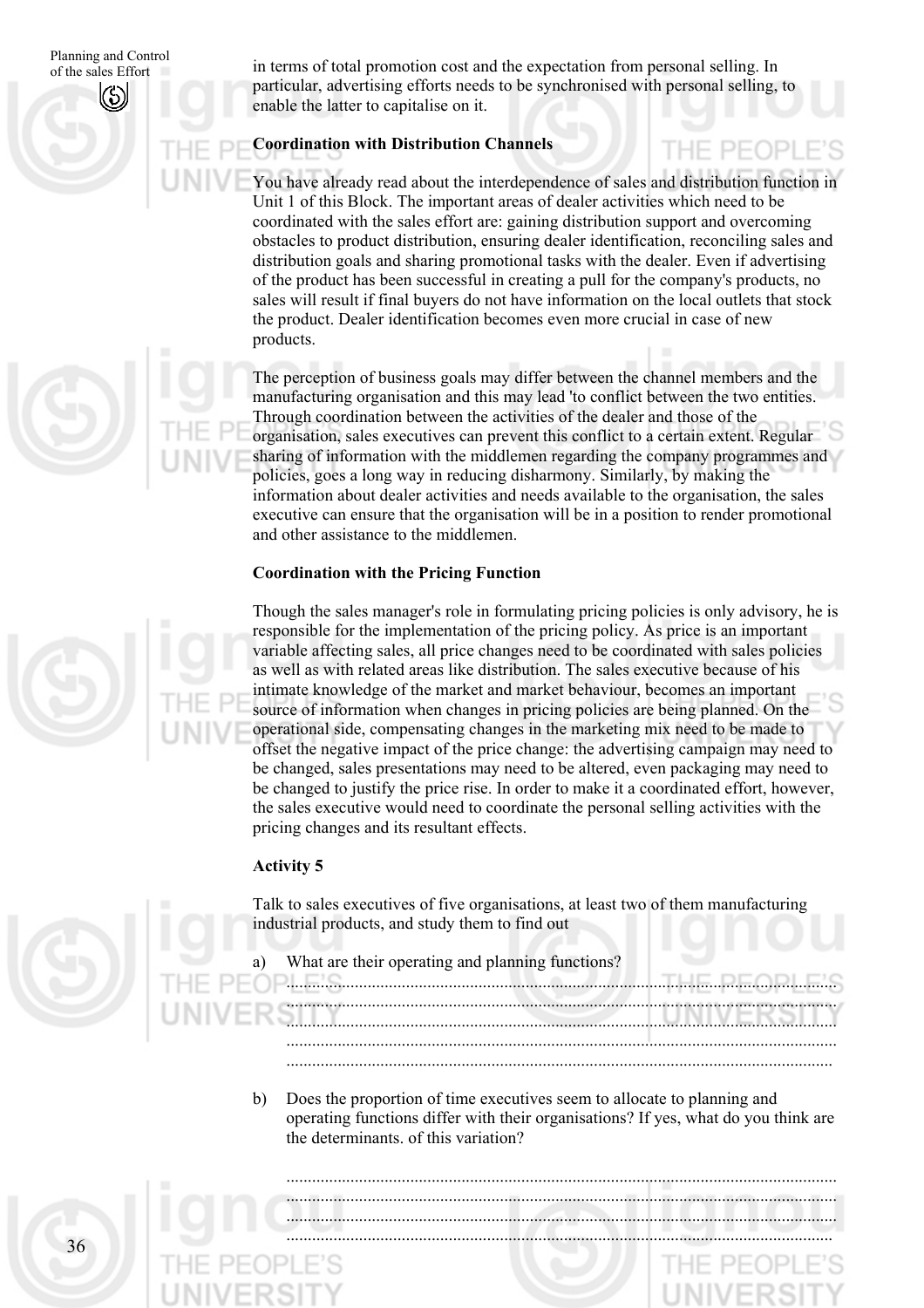| $\mathbf{c}$ ) | what is the nature of the coordinating responsibility that the sales executive has |  |
|----------------|------------------------------------------------------------------------------------|--|
|                | in these organisation?                                                             |  |

.................................................................................................................................

................................................................................................................................. ................................................................................................................................. ................................................................................................................................. .................................................................................................................................

#### **14.10 SUMMARY**

Sales management performance depends in part on the effectiveness of the sales force organisation. The organising process seeks to accomplish three basic tasks.

- 1. Identifying sales force goals and objectives
- 2. Assignment of specific tasks and responsibilities
- 3. Integration and coordination of these activities with other functions in the firm.

In this unit, we have discussed the need for sales organisation and the process of developing it. The basic types of sales organisations and the different specialisation of the sales force have also been discussed. The unit also gains an exposure to the design and development of sales territories. The last section deals with the role of the sales executive in a sales organisation.

#### **14.11 KEY WORDS**

**Span of control:** The number of employees who report to an individual at the next higher level in an organisation.

**Line organisation :** The simplest form of organisation structure where every superior has an authority to command his subordinate.

**Line and staff organisation:** The organisation structure which is characterised by some line executives who are given the authority to order and some staff executives who have an advisory role to play.

**Functional organisation :** An organisation structure where an individual receives instruction from different specialists on different aspects of his job.

**Territory :** The geographical area a sales person is assigned to cover.

**Routing :** Deciding the formal pattern of travel the salesmen are expected to follow.

### **14.12 SELF-ASSESSMENT QUESTIONS**

- 1. Discuss the process of developing a sales organisation. What are the factors which affect the size of the sales organisation?
- 2. Analyse the factors that favour centralisation of sales activities.
- 3. What are the relative advantages of a line sales organisation and line and staff sales organisation?
- 4. What are the bases used to design sales territories?
- 5. How can redesigning territories or reallocating territories affect total profit contribution from sales territories?



37

Sales Organisation